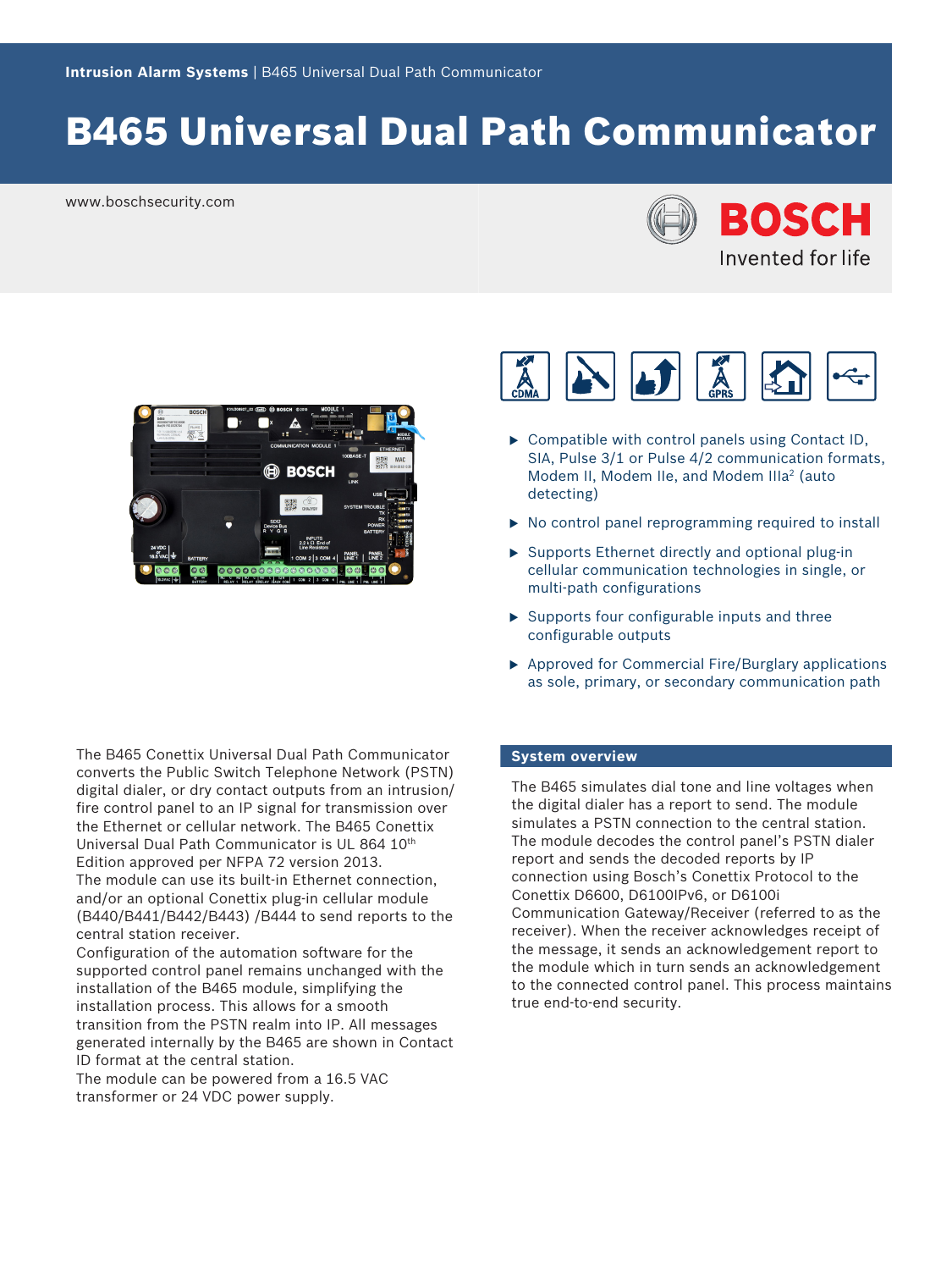

#### Callout ー Description

 $1 -$  Intrusion/fire control panel

- $2$  Control panel phone line connections
- 3 ー B465 Conettix Universal Dual Path Communicator
- 4 ー B44x plug-in cellular communicator
- 5 Ethernet connection (LAN/WAN)
- $6$  Internet
- $7 -$  Cellular communication to cellular carrier
- 8 ー Cellular carrier network
- 9 Conettix receiver/gateway
- $10$  Conettix receiver/gateway
- 11 Monitoring center automation

#### **Functions**

#### **PSTN inputs (2)**

When the control panel's PSTN dialer sends a message, the module simulates a PSTN connection to the central station. The module connects to the host control panel through either one or both of the Phone Line inputs. Both Panel Line 1 and Panel Line 2 of the module run 28 VDC and support Contact ID (4 and 10 digit account codes), Pulse 3/1, Pulse 4/2, and SIA communication formats. The B465 is setup to auto detect the communication format which eliminates programming steps.

#### **IP Communication options**

The module uses the on-board Ethernet connector, and/or optional B440 Conettix Plug-in Cellular Communicator, B441 Conettix Plug-in CDMA Cellular Communicator, B442 Conettix Plug-in GPRS Cellular Communicator, B443 Conettix Plug-in HSPA+ Cellular Communicator or B444 Conettix Plug-in 4G VZW LTE Cellular Communicator to communicate with a Conettix D6600, Conettix D6100i or a Conettix D6100IPv6 Communications Receiver/Gateway. Using Conettix IP communication protocol offers a secure path that includes anti-replay/anti-substitution features and provides enhanced security with up to AES 256-bit encryption.

The module supports Domain Name System (DNS) for central station communication. DNS provides ease of use, eliminating the need to use static IP addresses as your reporting destination, and accommodates a simple solution for central station disaster recovery.

#### **Remote Connect Service Support (North America only)**

Remote Connect Service enables a secure control panel connection to Bosch's remote programming software (RPS) using Bosch Cloud services. The service allows a secure TLS connection to a control panel without specific port and router settings and without a static IP or DNS. You can can connect using an Ethernet or Cellular connection.

#### **Remote Programming Software (RPS)**

Use this option for remote module configuration when using Remote Programming Software (RPS). Remote configuration occurs through USB, Ethernet, or Cellular IP connection.

#### **Direct wire inputs**

The B465 provides four on-board inputs. Each input functions independently and does not interfere with the operation of the others. The module monitors the input loops for normal, shorted, or open conditions between an input terminal and any of the input common terminals. Inputs are disabled by default so no EOL resistors are required until activated. These four inputs on the B465 connect to dry contact outputs on the control panel and generate Contact ID reports instead of using a phone line connection/or in addition to using the control panel phone connection. The available functions are:

- Panel System Trouble
- Panel AC Fail
- Panel Battery Trouble
- Fire Alarm
- Fire Trouble
- Burg Alarm
- Burg Trouble
- Fire Supervisory

Each input allows the use of dry contacts or powered outputs up to 30 VDC if needed. The inputs use 2.2K EOLs to monitor the dry contact outputs when connected to dry contacts. The inputs recognize the following thresholds when using dry contacts: 2.0 to 3.0 VDC = Normal, 3.7 to 5.0 VDC = Open, 0.0 to 1.3 VDC = Short.

#### **Outputs**

Includes three programmable output relays rated at 30 VDC, 0.1 A. These outputs can be used to show the status of the B465 or they can be connected to the control panel zone inputs for reporting B465 system faults. The three outputs consist of RELAY 1, RELAY 2, and RELAY 3.

• RELAY 1 is active (energized) once the B465 is running. If the B465 detect a problem or loses power, RELAY 1 de-energizes, which can be used to indicate a system trouble on the local control panel's zone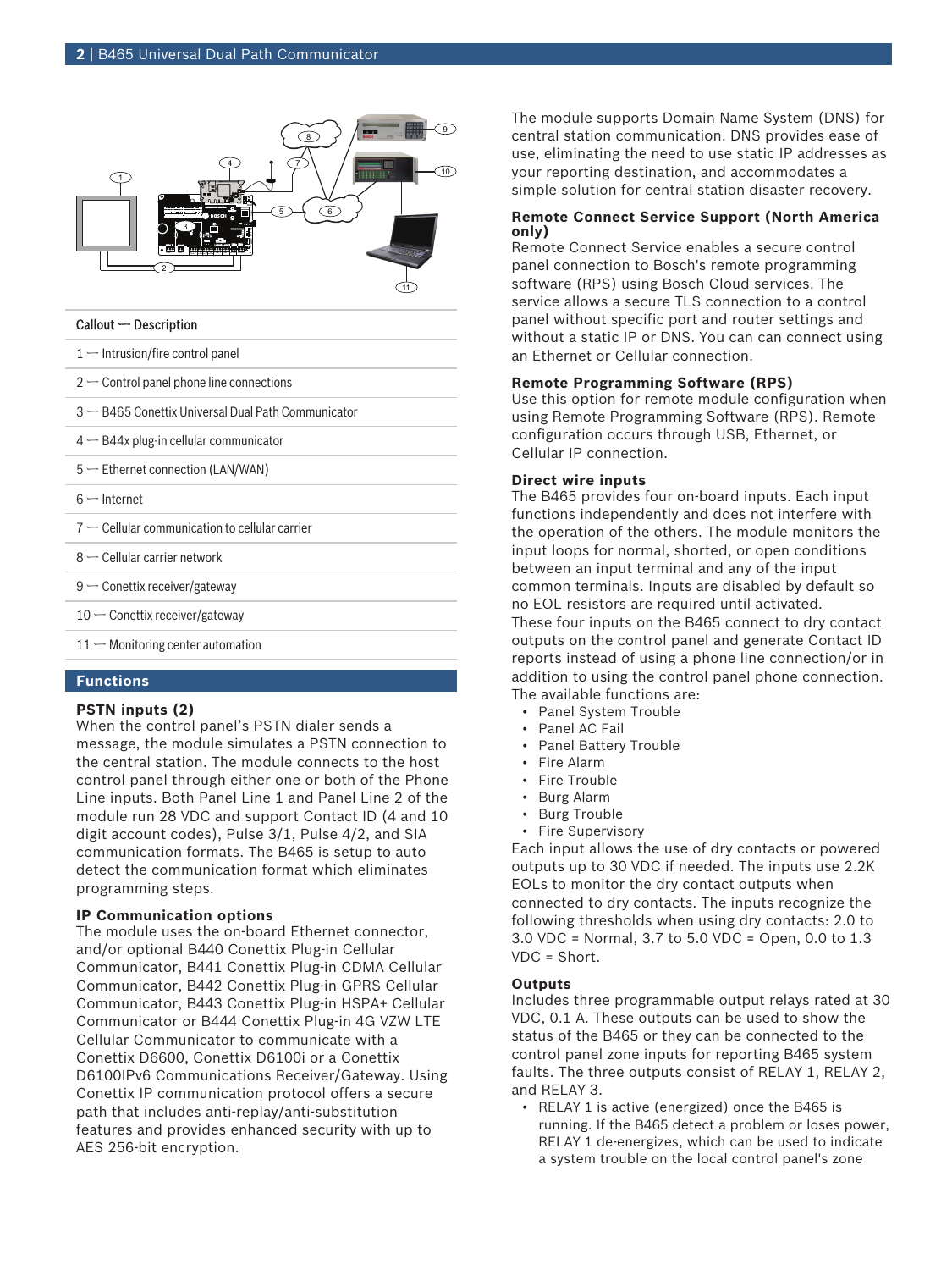inputs, if required. Depending on the configuration required to create a system trouble on the control panel, the installer needs to use either the NO and COM or the NC and COM connections. Refer to the control panel manual for the required zone configuration to obtain the proper input response.

- RELAY 2 is a normally open (NO) relay with contacts that close when the desired function programmed is detected.
- RELAY 3 is a normally open (NO) relay with contacts that close when the desired function programmed is detected.

#### **Account Number Substitution**

The B465 can optionally replace the account number in all received phone events from either phone line with the account number configured in Alternate Account Number:

- Substitute Account Number. Use this option to enable or disable the feature.
- Alternate Account Number. Use this option to set up an alternate account number.

#### **Input power supply**

The B465 uses a 16.5 VAC transformer or 24 VDC voltage for its primary power source. The approved transformers are the D1640 plug-in transformer, D1640-CA plug-in transformer, or D1640-120WI transformer. The B465 can optionally be powered from 24 VDC power source applied to the AC terminals.

#### **B465 modular connections**

The B465 module has three modular connections.

- Cellular plug-in connector. Connects to a cellular communication module.
- Tamper connector. Connects the ICP-EZTS Dual Tamper Switch for monitoring the enclosure cover.
- External Annunciator connector. Connects to the optional B46 module.

#### **On-board LED Indicators**

The B465 has a total of ten on-board LEDs that indicate the module's status (SYSTEM TROUBLE, TX, RX, POWER, BATTERY, HEARTBEAT, Panel Line 1 (ACT),Panel Line 2 ( ACT), 100BASE-T and ETHERNET LINK).

#### **B46 External Annunciator (Optional)**

The B46 is an optional module that provides external module LED and sounder status when installed in a supported enclosure. The module has 3 LEDs (System Trouble, Power, and Battery) which illuminate through the B46 LED cover. The LED cover snaps into a knockout in the enclosure door.

The B46 is compatible with the B10, B10R, B11, B11R, and D8103 enclosures.

| <b>Certifications and approvals</b> |                                                     |  |  |
|-------------------------------------|-----------------------------------------------------|--|--|
| Region                              | <b>FCC Details</b>                                  |  |  |
| <b>IISA</b>                         | NIST FIPS 197 AES Certification (IP Communications) |  |  |

| <b>Region</b> |              | <b>Regulatory compliance/quality marks</b>                                                             |
|---------------|--------------|--------------------------------------------------------------------------------------------------------|
| <b>USA</b>    | UL           |                                                                                                        |
|               | UL           | UL 365 - Police Station Connected Bur-<br>glar Alarm Units                                             |
|               | UL           | UL 609 - Standard for Local Burglar<br>Alarm Units and Systems                                         |
|               | UL           | UL 636 - Holdup Alarm Units and Sys-<br>tems                                                           |
|               | UL           | UL 864 - Standard for Control Units and<br><b>Accessories for Fire Alarm Systems</b><br>(10th edition) |
|               | UL           | UL 985 - Household Fire Warning Sys-<br>tem Units (6th edition)                                        |
|               | UL           | UL 1023 - Household Burglar Alarm Sys-<br>tem Units                                                    |
|               | UL           | UL 1076 - Proprietary Burglar Alarm<br><b>Units and Systems</b>                                        |
|               | UL           | UL 1610 - Central Station Burglar Alarm<br>Units                                                       |
|               | <b>CSFM</b>  | California Office of The State Fire Mar-<br>shall                                                      |
|               | <b>CSFM</b>  | California State Fire Marshal                                                                          |
|               | <b>FCC</b>   | Part 15 Class B                                                                                        |
|               | FDNY-<br>CoA | 6307 B465_NYC_CoA_6307                                                                                 |
| Canada        | <b>ULC</b>   | CAN/ULC S303 - Local Burglar Alarm<br><b>Units and Systems</b>                                         |
|               | ULC          | CAN/ULC S304 - Standard for Signal Re-<br>ceiving Center and Premise Burglar<br><b>Alarm</b>           |
|               | <b>ULC</b>   | CAN/ULC S545 - Residential Fire Warn-<br>ing System Control Units                                      |
|               | <b>ULC</b>   | ULC-ORD C1023 - Household Burglar<br><b>Alarm System Units</b>                                         |
|               | ULC          | ULC-ORD C1076 - Proprietary Burglar<br>Alarm Units and Systems                                         |
|               | <b>ULC</b>   | CAN/ULC S559 - Fire Signal Receiving<br>Centres and Systems                                            |
|               | IC           | ICES-003 - Information Technology<br>Equipment (ITE)                                                   |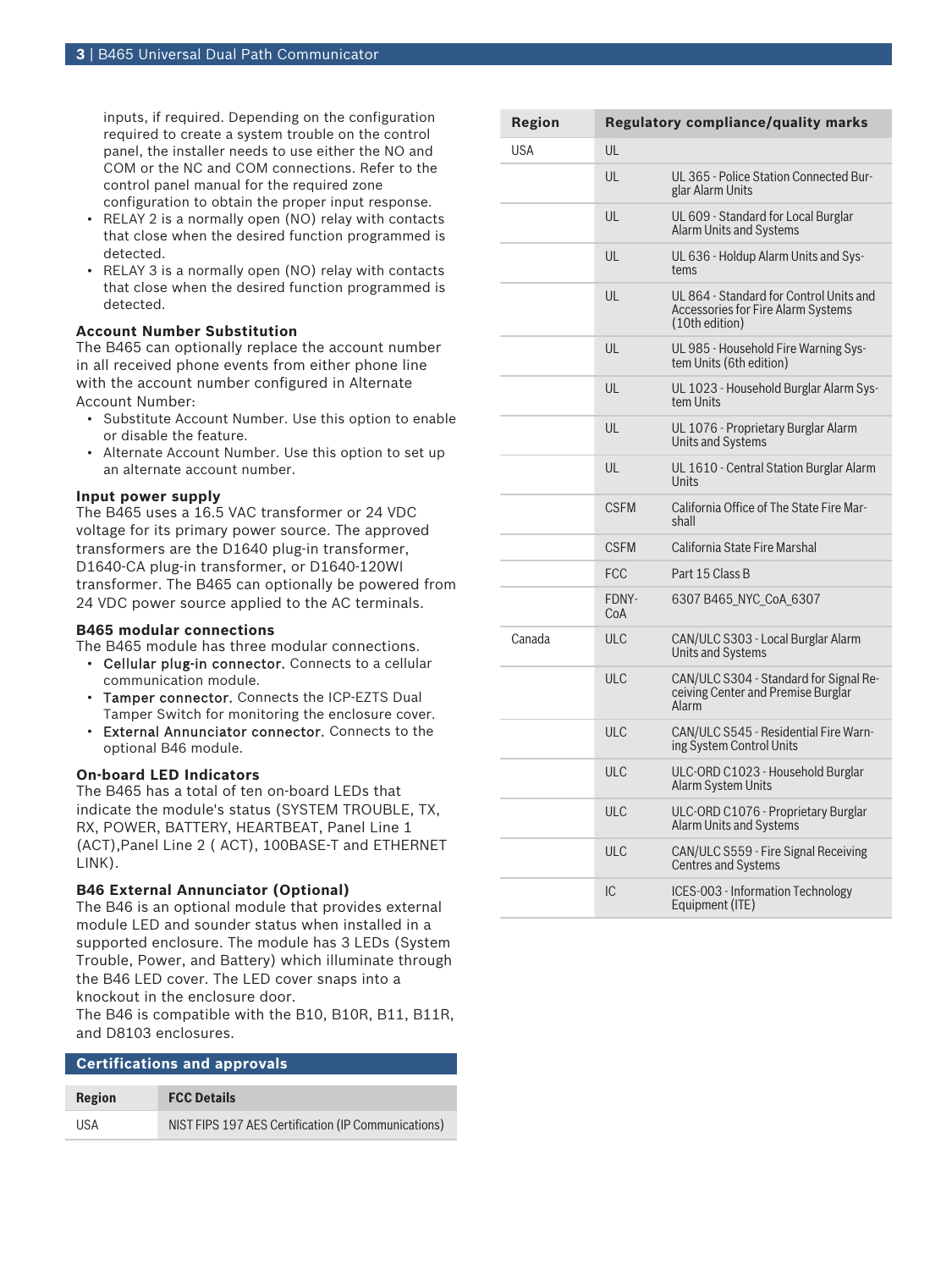#### **Installation/configuration notes**

#### **Compatibility**

| Compatible PSTN input<br>formats | Modem II<br>Modem Ile<br>Modem III $a2$<br>Ademco Contact ID (SIA DC-05) +10<br>digit account codes<br>Pulse 3/1, 3/1 Checksum (2300 Hz<br>ACK Tone)<br>Pulse 3/1, 3/1 Checksum (1400 Hz<br>ACK Tone)<br>Pulse 4/2 (2300 Hz ACK Tone)<br>Pulse 4/2 (1400 Hz ACK Tone)<br>SIA (SIA8, SIA20) - 110 and 300 baud |
|----------------------------------|---------------------------------------------------------------------------------------------------------------------------------------------------------------------------------------------------------------------------------------------------------------------------------------------------------------|
| Receivers                        | D6600<br>D6100i<br>D6100IPv6                                                                                                                                                                                                                                                                                  |
| Cellular                         | B440 Conettix Plug-in Cellular<br>Communicator<br>B441 Conettix Plug-in CDMA Cellular<br>Communicator<br>B442 Conettix Plug-in GPRS Cellular<br>Communicator<br>B443 Conettix Plug-in HSPA+ Cellular<br>Communicator<br>B444 Conettix Plug-in 4G VZW LTE<br><b>Cellular Communicator</b>                      |
| Modules                          | <b>B46 External Annunciator</b>                                                                                                                                                                                                                                                                               |
| Enclosures                       | <b>B10 Medium Control Panel Enclosure</b><br><b>B10R Medium Control Panel Enclosure</b><br>(Red)<br><b>B11 Small Control Panel Enclosure</b><br><b>B11R Small Control Panel Enclosure</b><br>(Red)<br><b>D8103 Universal Enclosure</b><br>D8108A Attack Resistant Enclosure                                   |
| <b>Transformers</b>              | D1640 transformer 120 VAC input,<br>16.5 VAC, 40 VA output plug-in<br>D1640-CA transformer 120 VAC input,<br>16.5 VAC, 40 VA output plug-in<br>D1640-120WI transformer 120 VAC<br>input, 16.5 VAC, 40 VA output wired in                                                                                      |

#### **Parts included**

| Quantity | <b>Component</b>                                         |
|----------|----------------------------------------------------------|
|          | <b>B465 Conettix Universal Dual</b><br>Path Communicator |
|          | Hardware pack                                            |
|          | Quick Start Guide (hardcopy)                             |
|          | Wiring label (hardcopy)                                  |
|          | Literature (mini-CD)                                     |

#### **Technical specifications**

#### **Properties**

| <b>Dimensions</b>                   | 4.40 in x 6.90 in x 1.50 in<br>$(111$ mm x 175 mm x 38 mm) |  |
|-------------------------------------|------------------------------------------------------------|--|
| <b>Environmental considerations</b> |                                                            |  |
| Relative humidity                   | 5% to 93% at +32°C (+90°F)                                 |  |
| Temperature (operating)             | 0°C to +49°C (+32°F to +120°F)                             |  |
| Operational use                     | Indoor use only                                            |  |

#### **Power requirements**

| Standby battery current                | Battery input: B465: Idle 150 mA;<br>Alarm 230 mA        |  |
|----------------------------------------|----------------------------------------------------------|--|
| 24 VDC input current                   | 24 VDC input: B465: Idle 120 mA;<br>Alarm 160 mA         |  |
| Wiring                                 |                                                          |  |
| Terminal wire size                     | 12 AWG to 22 AWG (2.0 mm to 0.65<br>mm)                  |  |
| Transformer secondary<br>wiring length | 15 m (50 ft) maximum unshielded wire                     |  |
| Control panel phone line<br>wiring     | 100 $\Omega$ loop resistance, maximum<br>unshielded wire |  |
| Input loop wiring                      | 100 $\Omega$ loop resistance, maximum<br>unshielded wire |  |
| Ethernet wiring                        | 100 m (328 ft) maximum using Cat 5<br>wire or better     |  |

#### **Ordering information**

#### **B465 Universal Dual Path Communicator**

Compatible with control panels using a standard digital dialer format. Provides end-to-end security. Allows digital dialer control panels to work over an IP network (such as LAN, WAN, or the Internet). Order number **B465**